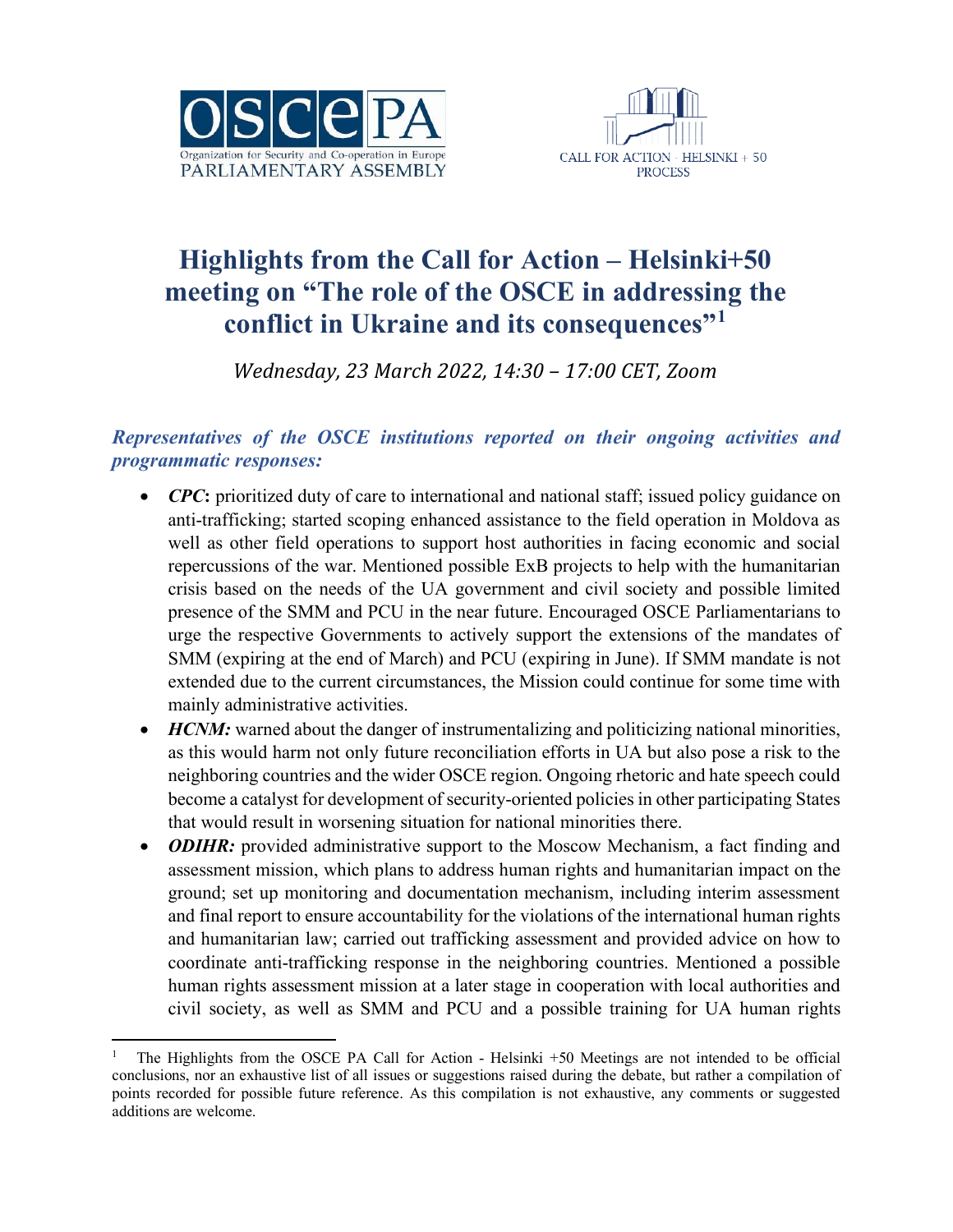defenders on human rights monitoring. Expressed readiness to provide emergency legislative assistance to the parliament and support parliamentary diplomacy efforts.

• *RFoM:* voiced concern about the drastic situation in UA for journalists, reminding participants that a number of them had lost their lives while trying to cover the war, and warned about the RF's rapid movement towards total censorship; underlined the need to distinguish between deliberate disinformation and war propaganda; mentioned close cooperation with partners in UNESCO, CoE and EU as well as civil society and journalists on the ground.

## *Main points raised by panelists and participants in the discussion:*

- voiced their concern about the dire humanitarian situation in Ukraine and an increasing risk of human trafficking for refugees and displaces persons. Participants also warned about the far-reaching consequences of this war on the OSCE region.
- commended governments and civil societies in Poland, Slovakia, Moldova, Romania and Hungary for their help in receiving Ukrainian refugees.
- emphasized the importance of providing protection to the refugees, since they are at greater risk for human trafficking and smuggling. Stricter security in camps, registration of housing offers, and identity checks were proposed.
- expressed their readiness to assist with alleviation of the humanitarian crisis. Parliamentarians also pointed out that their concerns about the plight of civilians and the situation in Ukraine are shared by ordinary citizens across the OSCE region. In this regard, there is a role for MPs in taking the lead and showing their constituents the contribution to Ukraine by the OSCE.
- One participant argued that the OSCE should not kick out Russia from the organization or suspend its membership, as it did in the past with Yugoslavia or Belarus (as far as the PA was concerned). Containment and retaliation are not the ways out of the present war; as much as the economic sanctions will bring more sufferings to those implementing them rather than to those against whom they are implemented, without bringing the war to its end. To stop the sufferings of the Ukrainian people and Ukraine's destruction, there is a need to engage Russia in the process of rational and positive talks.
- In response to the question of the possible failure of the OSCE as a security organization in preventing the war, it was pointed out that existing tools were used in as much as the participating States allowed it, given the consensus nature of the organization. The early warnings have been issued, the situation has been duly monitored for years, and further action had to be taken by participating States. The participants underlined there is a role for the OSCE now, especially by promoting dialogue, and in the immediate aftermath of the war, as it has flexible instruments from its conflict cycle toolbox that can prevent future wars and conflicts.
- Other participants concluded that the war was a failure not just on part of the OSCE, but the whole international community. The OSCE should draw lessons on how to prevent such conflicts in future and reconsider if the existing tools are sufficient to do so.